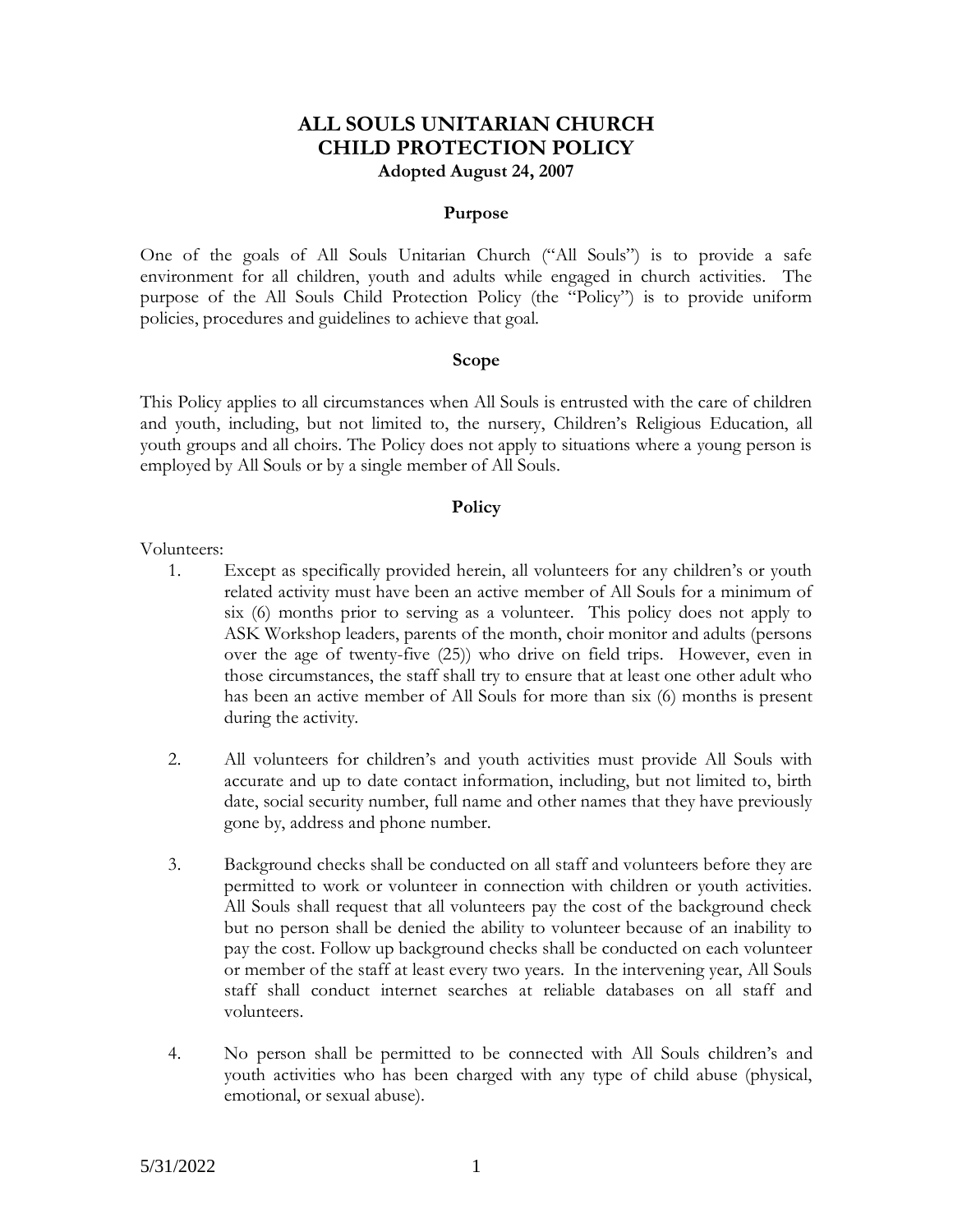5. If a background check reveals any areas of concern, the matter should be brought to the attention of the Executive Director of All Souls for a final determination on whether the person can be involved in any activities related to the children and/or youth.

Two adult rule:

- 1. The goal is to have two (2) adults present with the youth and children at all times.
- 2. The exceptions to the two (2)-adult rule are arts teachers and childcare workers and staff under certain circumstances.
- 3. In the event that any member of the All Souls staff is alone with a child or youth, they shall be in a location where others can see them.
- 4. The door to any room in which All Souls sponsored activities for children or youth are taking place shall remain open. If there is an observation window the door may be closed but the activities must be visible from outside the room through an observation window.
- 5. No single child or youth engaged in All Souls sponsored activities may ride in a car with an adult who is not his or her parent, without the express consent of the custodial parent. The exception to the foregoing is if an adult is transporting a child or youth for the purpose of obtaining medical care and/or treatment for an injury sustained, or illness that arose, while engaged in an All Souls sponsored activity.
- 6. When taking children to the restroom, staff or volunteers will enter to assist the child only when it is necessary because the child is unable to care for him or herself.

Drivers/Transportation:

- 1. All persons who drive children or youth at All Souls activities must be at least twenty-five (25) years of age.
- 2. All drivers must provide All Souls a copy of a valid driver's license and a copy of their current insurance verification form. See, www.dsp.state.ok.us/dls/.
- 3. No youth shall be permitted to drive themselves to or from All Souls sponsored activities that are not at All Souls.
- 4. Every child, youth or adult who is transported to an All Souls activity shall have and use a seat belt and an approved child-safety seat if required by law.

Field Trips:

1. No youth or child shall be permitted to go any activity away from All Souls unless All Souls has a copy of the Medical Release and Field Trip Authorization Form (Exhibit A), which has been executed by the custodial parent for the child.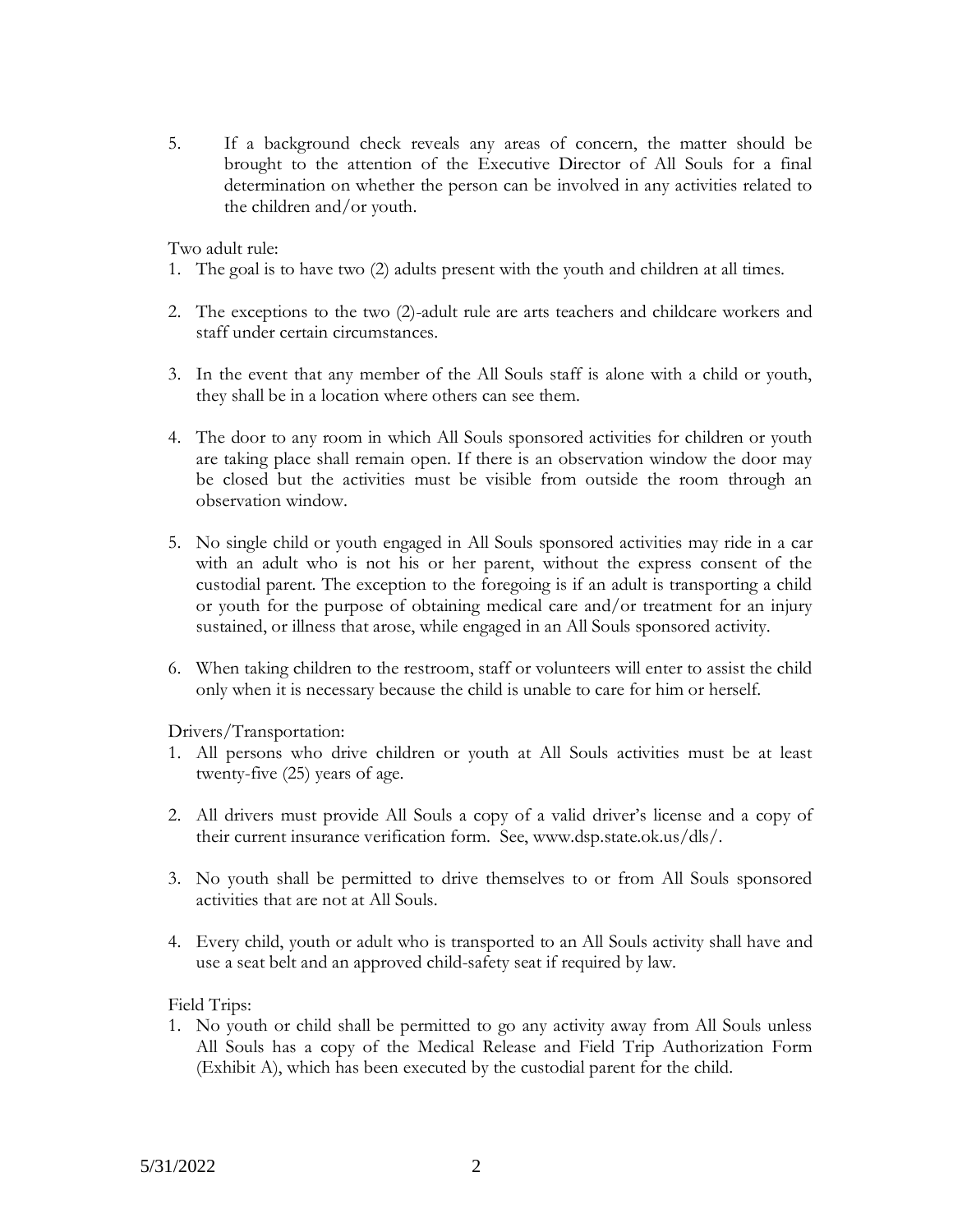- 2. Exceptions to be the foregoing rule (Field Trips paragraph 1) may be authorized by the All Souls staff in charge of the activity if the staff receives verbal permission directly from the custodial parent.
- 3. A parent with custody of a child or youth who is a visitor to All Souls may sign an authorization form for the visitor.
- 4. At least three (3) persons over twenty-five (25) years of age must be on every field trip and there must be at least one (1) adult male and one (1) adult female except for single gender group trips when all adults may be the same gender as the field trip participants.
- 5. Each Souls group that provides programming for children and youth, including child care, Children's Religious Education, youth department and choir, may adopt codes of conduct that must be executed by the child/youth and/or their parents as a condition to participation in a field trip so long as the code of conduct does not conflict with the terms of this Policy.
- 6. All field trips must be planned in advance and approved by the staff member who is responsible for the activity.

Medical information:

- 1. Each year All Souls shall require the parents to provide information regarding each child and youth that will participate in All Souls sponsored activities. The information shall include any information regarding child custody and/or medical issues that the parent believes All Souls should be aware of.
- 2. Although All Souls is not governed by the Health Insurance Portability and Accountability Act, the staff should endeavor to treat any information disclosed as confidential and provide it only to those other members of the staff and volunteers who need the information for the benefit and safety of the child or youth.

Sexual misconduct:

- 1. Any person who has any knowledge of any allegations or acts of sexual misconduct or molestation or abuse (sexual, physical or emotional) is required by law to report the matter. In addition, the person shall immediately bring the matter to the attention of the All Souls staff The staff shall not attempt to investigate the alleged misconduct but shall take such actions as the staff member believes are necessary for the safety of the child(ren) and/or youth involved.
- 2. A written record of the report shall be maintained by the Executive Director of All Souls for future reference.

Punishment: Corporal punishment or abusive language may not be used by the staff and/or volunteers involved with children and youth activities under any circumstances. This includes behavior that constitutes verbal, emotional or physical abuse, and behavior or language that is threatening or demeaning.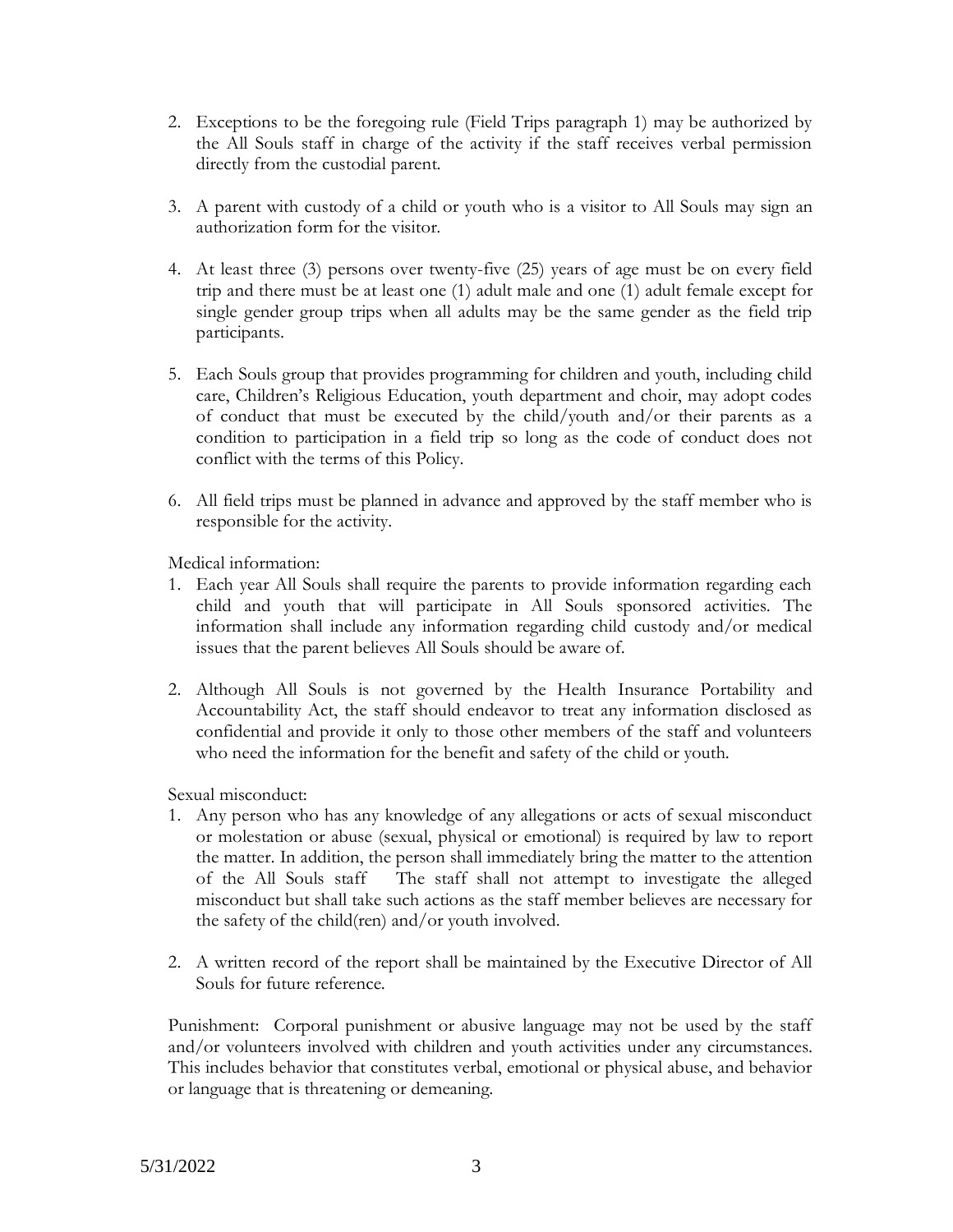Compliance:

- 1. It shall be the responsibility of the staff to ensure that the volunteers who assist the program comply with the foregoing Policy and it shall be the responsibility of the Executive Director to ensure that the staff complies with the Policy.
- 2. Any instances of violations of the policy shall be recorded and the staff member and the Executive Director shall keep a copy of the written report. A copy of the record of a violation by a staff member shall be put in the staff member's personnel file.
- 3. Every year, each volunteer and member of the staff must be provided a copy of this Policy and sign an acknowledgement form (Exhibit B) acknowledging that they have received a copy of the Policy and agreeing to comply with its terms.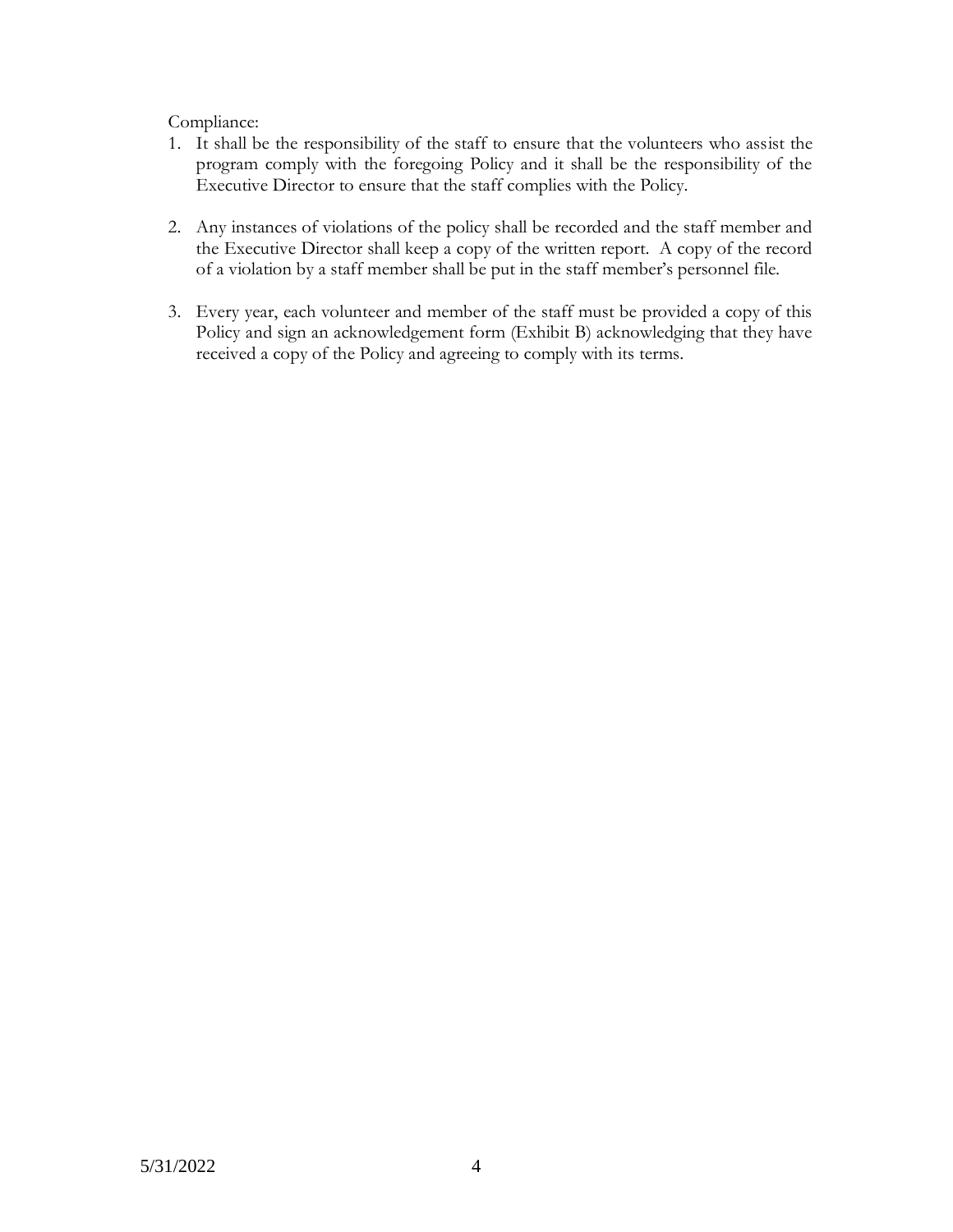# **ALL SOULS UNITARIAN CHURCH PARENT/GUARDIAN'S CONSENT AND MEDICAL RELEASE FORM**

I \_\_\_\_\_\_\_\_\_\_\_\_\_\_\_\_\_\_\_\_\_\_\_\_\_\_\_\_\_\_\_\_\_\_\_\_(name of parent or guardian) am the parent or legal guardian of \_\_\_\_\_\_\_\_\_\_\_\_\_\_\_\_\_\_\_\_\_\_\_\_\_ (child's name). I give my consent for him/her to participate in any and all events, activities and field trips sponsored or endorsed by All Souls Unitarian Church (the "All Souls") during the period from Aug. 1, 2007 to Oct. 31, 2008 (the following year).

I give my consent and authority for the All Souls staff and designated adult volunteers to take action to help insure the safety, health and welfare of my son/daughter/ward. I also empower and authorize the All Souls staff and designated adult volunteers to authorize medical personnel, physicians and hospitals that they select to provide all medical care and treatment, including but not limited to hospital tests, emergency surgical care, pathology, radiology, anesthesia, surgery, injections and prescriptive drugs for the health of my child. I understand that I am responsible for any charges incurred. I also authorize the release of any and all information necessary to provide for the medical care and treatment.

I acknowledge that by participating in All Souls sponsored events my child/ward may be involved in activities occurring both on and off church property, during both day and evening hours, occasionally involving overnight stays, requiring transportation by motorized vehicle, involving the preparation and consumption of food and involving the use of tools, equipment, fire and other materials. I further acknowledge that by participating in All Souls related activities my child/ward may become involved in recreational and sporting activities, including but not limited to hiking, climbing, bicycle riding, rafting/canoeing, Frisbee, laser tag and bowling. Accordingly, I acknowledge that participation in All Souls sponsored activities involves certain dangers and risks and may expose my child to hazards of bodily injury and property damage.

In recognition of these risks and in consideration of my child/ward being allowed to participate in and benefit from these All Souls sponsored events, I agree on behalf of myself and my child/ward, to release, waive and disclaim any and all liabilities of, or claim against All Souls, its officers, board members, staff, agents, servants, employees and all persons volunteering services without charge to transport, supervise and/or chaperone my child/ward while participating in such All Souls sponsored activities, including but not limited to any and all liabilities or claims for personal injury, property damage, court costs, attorneys' fees and interest, however caused or accrued as a result of my child/ward participating in such All Souls sponsored events.

I understand that this document is valid for all of the current church year, unless revoked in writing and delivered to the business office of All Souls. I further understand that it is my responsibility to keep current the information contained in the records held in the church office including, but not limited to, my address, phone number, emergency contact and insurance information.

A photocopy of this consent form shall be as binding as the original.